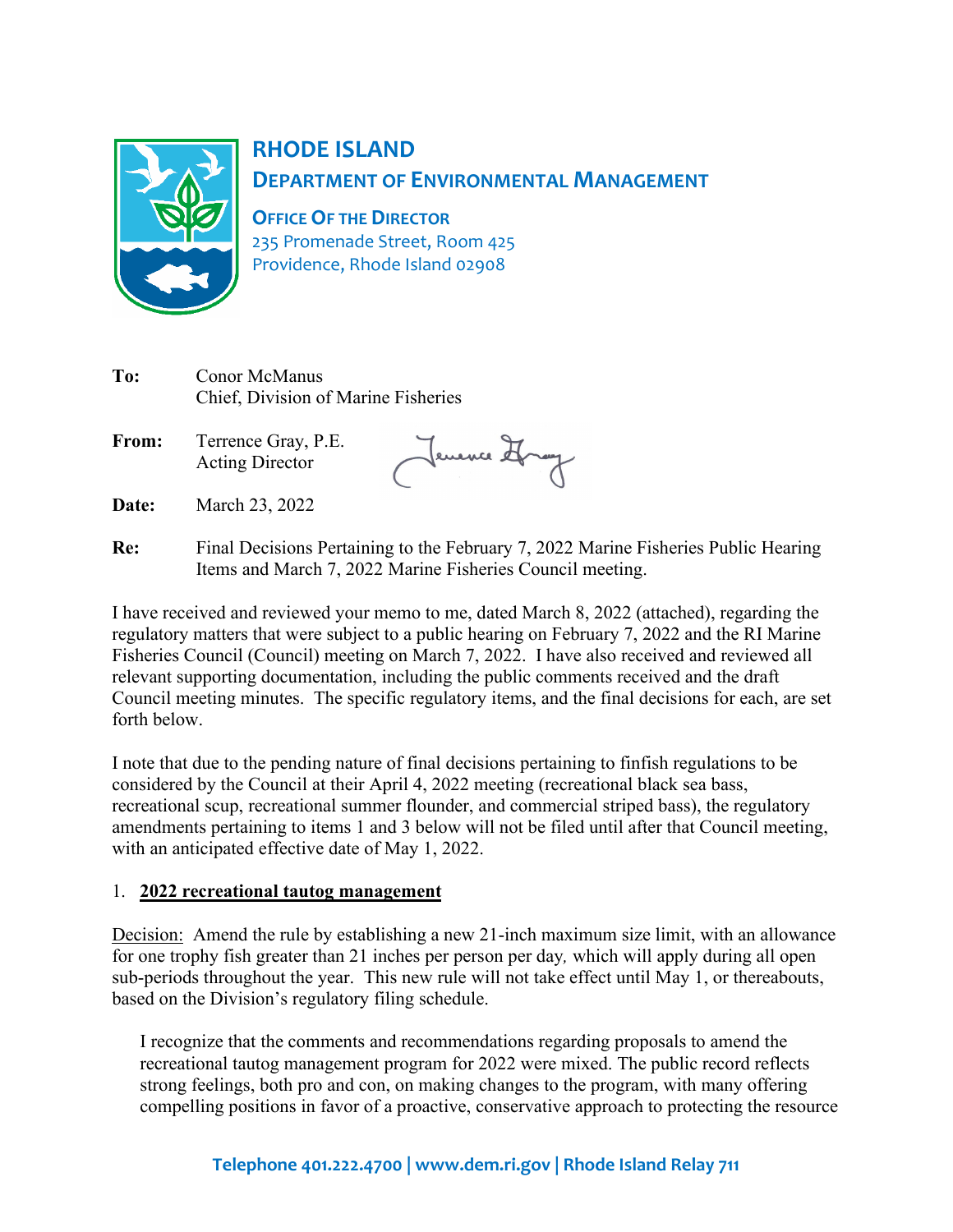and many others offering equally compelling positions in favor of maintaining status quo given the stock status. The Council thoughtfully and thoroughly considered the matter and recommended adoption of a new maximum size limit with a single trophy-fish allowance, as well as a reduced bag limit during the October 15 - December 31 season. On behalf of the Division, you recommended maintaining status quo.

As an initial step in my deliberation on the matter, I requested a follow-up consultation with the Massachusetts Division of Marine Fisheries (MADMF) and the Atlantic States Marine Fisheries Commission (ASMFC) to get a clearer understanding of the ramifications of enacting the measures recommended by the Council without unity among both member states of the Massachusetts-Rhode Island tautog stock management unit, established by the ASMFC's Fishery Management Plan (FMP) for Tautog. Pursuant to the FMP, MA and RI are obligated to seek alignment with their respective management programs. The result of this follow-up consultation was clear. MA is not planning to make any changes to their regulations for recreational tautog for 2022. A decrease in the RI bag limit during the fall/winter season would risk a shift in recreational fishing effort from RI to MA waters, prompting opposition by MA and raising the specter of noncompliance by RI with the FMP. However, MADMF signaled no opposition to the proposal of adopting a new maximum size limit with a single trophy fish allowance, given their perception that this measure would not result in a redistribution of fishing effort within the stock unit.

That insight provided the opportunity for a compromise, which I explored with you and your staff. Having considered the full range of issues presented by the public record, along with the recommendations of the Council and Division, I decided to enact that compromise, i.e., adoption of the proposed maximum size limit with a single trophy fish allowance, but not the proposed bag limit reduction.

My rationale is as follows:

- As noted above, maintaining consistency with the ASMFC's FMP for Tautog is of central importance. The compromise achieves that.
- I am aware that you and your counterpart at MADMF have agreed to convene a joint meeting of the MA Marine Fisheries Advisory Commission and RI Marine Fisheries Council during 2022 to discuss and seek alignment on opportunities to sustainably manage this shared stock. I strongly support that approach and look forward to participating in the meeting.
- Many who participated in the public comment process, as well as members of the Council, emphasized the importance of being proactive regarding the management of this important resource. While the MA-RI tautog stock management unit is not overfished and is not subject to overfishing, preliminary harvest data indicates that RI harvest of tautog in 2021 increased significantly compared to prior years. I appreciate the interests of many members of RI's recreational fishing community in seeking to protect the stock and maintain its healthy status via proactive conservation measures. I also recognize and support the Division's commitment to using sound science to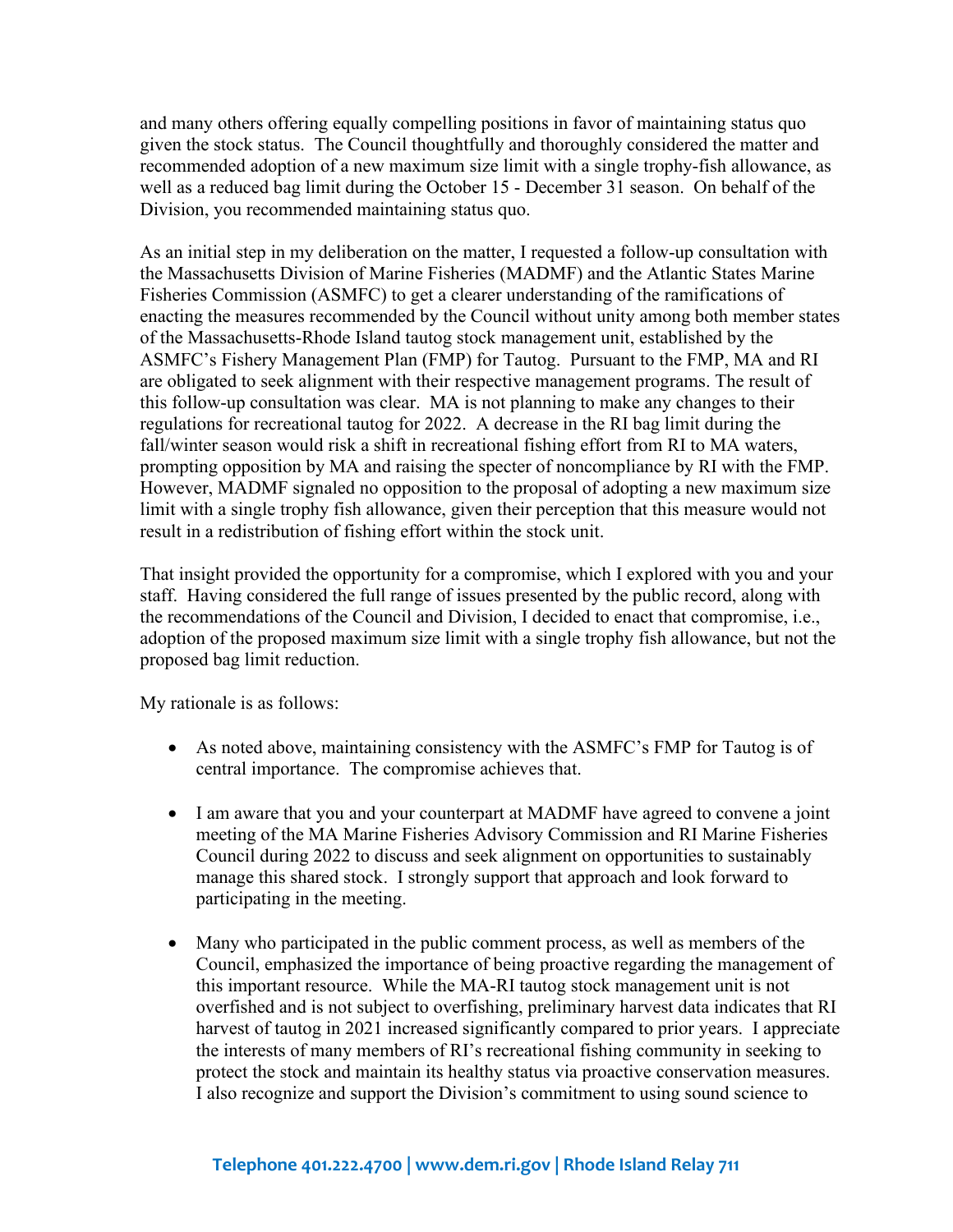formulate their recommendations. While the estimated biological conservation associated with the new 21" maximum size provision may be negligible, there is value in taking a step toward improving the sustainable management of the stock based on its healthy condition, fidelity to local waters, and susceptibility to overharvest.

As set forth in your memo, I strongly support and commit to the following action items to address important concerns raised during the public comment process: assessing changes in effort in RI waters stemming from increased fees for party and charter licenses; achieving stricter compliance with the party and charter eTrips reporting requirement; and increasing our fishery enforcement efforts during the fall/winter fishery.

#### 2. **2022 commercial tautog management**

Decision: Maintain status quo for 2022 consistent with the recommendation of the Division and Council, as well as the majority of public comments. It stands to reason that commercial management measures for tautog should be included in the discussion at the joint meeting of the RI and MA Marine Fisheries Councils this year.

#### 3. **Commercial tautog tagging**

Decision: Amend the rule consistent with the recommendation of the Council and the Division of Law Enforcement, which amends the timeframe during which commercially harvested tautog must be tagged from "at the time of harvest, prior to offloading" to "prior to landing." This will ease both compliance with and enforceability of the tagging program. This amended rule will not take effect until May 1, or thereabouts, based on the Division's regulatory filing schedule.

# 4. **Aggregate program for summer flounder and black sea bass**

Decision: Amend the research pilot aggregate program rule consistent with the recommendation of the Division and Council, as well as the majority of public comments, as follows:

- Continue the pilot program for an additional year (through 2022);
- Prioritize past participants for eligibility for 2022 permits;
- Eliminate gear categories and expand number of available permits to 54;
- Continue to allow program participants to possess more than 200 lbs of summer flounder per vessel per day regardless of whether they hold a Summer Flounder Exemption Certificate;
- Amend the current pilot rule to authorize participation in both the Winter I and summer/fall sub-periods (summer flounder only);
- Continue the rule to provide for a daily weekly aggregate possession limit of summer flounder  $\omega$  7x the daily possession limit;
- Amend the rule to provide for a daily weekly aggregate possession limit of black sea bass @ 5x the daily possession limit and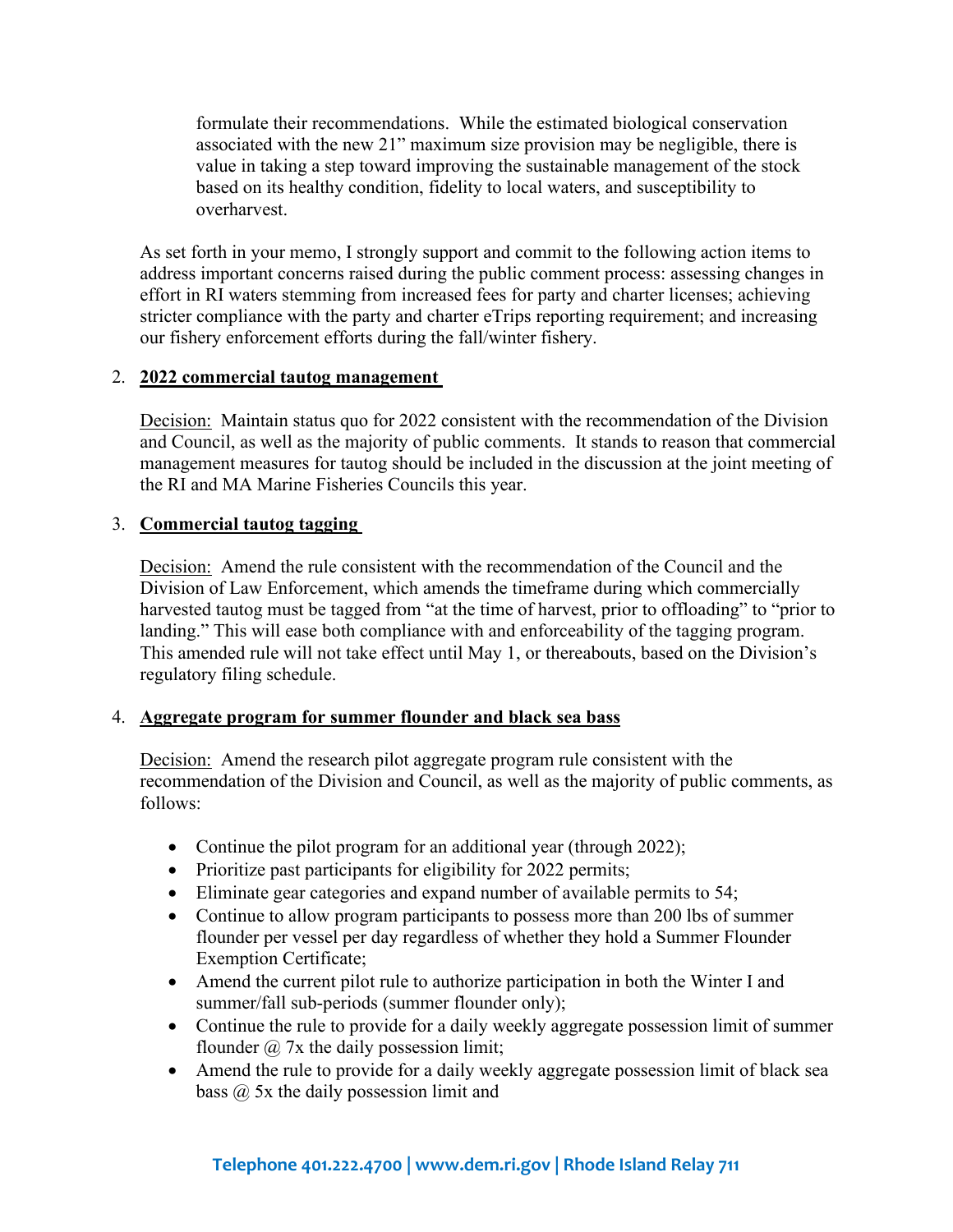• Continue with all other provisions of the pilot program that were in effect in 2021.

I appreciate the public comments received on this matter, as well as the Council's careful consideration of and recommendations pertaining to the various programmatic elements. It is clear that this program presents important opportunities for improved efficiency and safety for a significant number of fishermen. However, it is also clear that there will continue to be ramifications and risks involving the potential for reduced in-season possession limits and/or early season closures if the program continues to expand. Expanding the program, as a pilot, to allow additional participants while still limiting entry is a sound means for obtaining additional data to support future decision making. I look to the Division to continue monitor landings closely, with an eye toward ongoing program evaluation and the development of recommendations for 2023.

#### 5. **Summer Flounder Exemption Certificate Program**

Decision: Amend the rule as proposed, consistent with the recommendations of the Division and Council, by clarifying that vessels authorized to possess more than 200 pounds of summer flounder/day may include those holding Summer Flounder Exemption Certificates as well as those holding an exempted program permit, such as a permit authorizing participation in the Research Pilot Aggregate Program.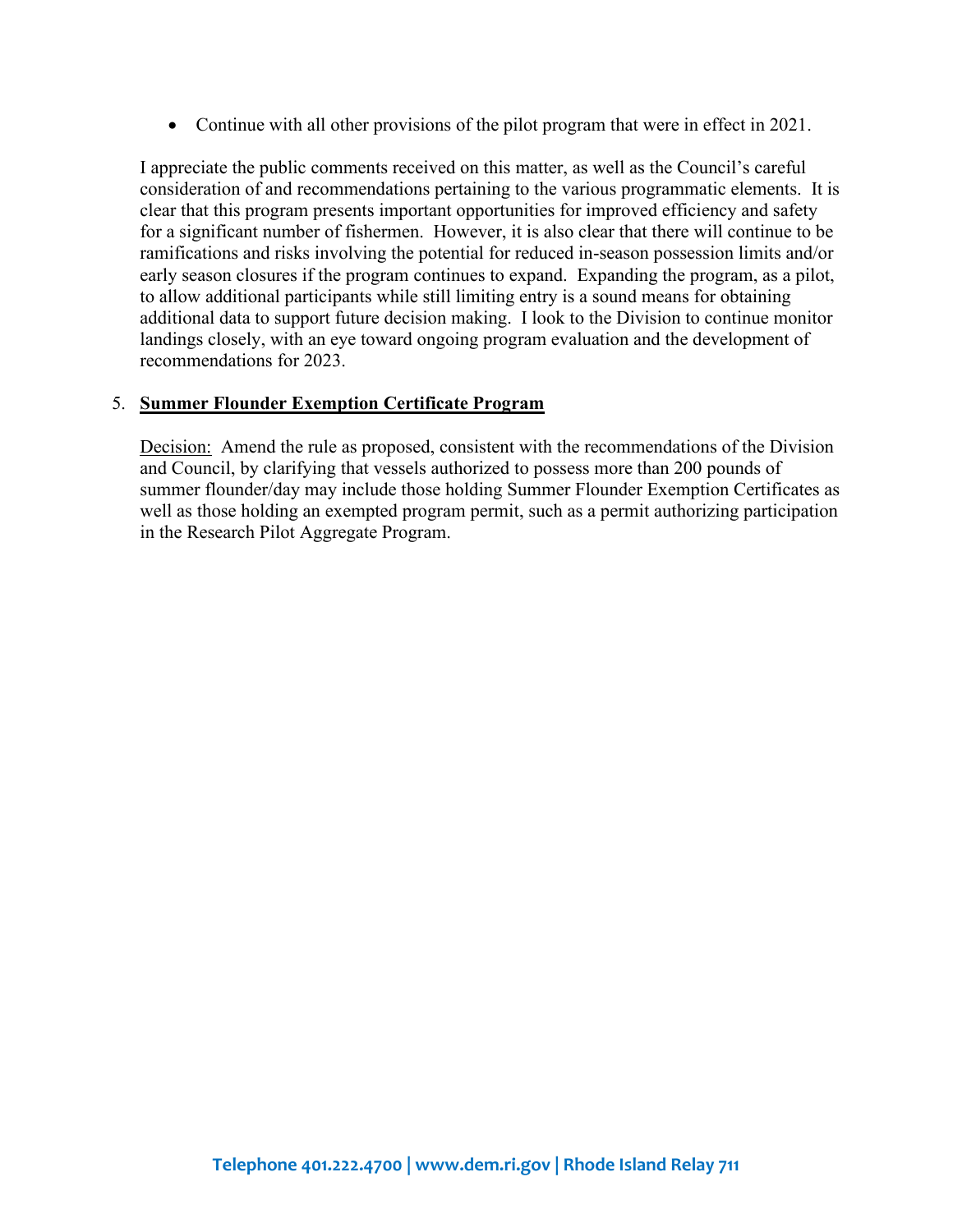

**RHODE ISLAND DEPARTMENT OF ENVIRONMENTAL MANAGEMENT DIVISION OF MARINE FISHERIES** 3 Fort Wetherill Road Jamestown, Rhode Island 02835

# INTER-OFFICE MEMO

TO: Terrence Gray, P.E., Acting Director

 $MCM$ 

FROM: Dr. Conor McManus, Chief

DATE: March 8, 2022

SUBJECT: Decisions regarding proposed regulation amendments that were subject of a public hearing held on February 7, 2022, and a RI Marine Fisheries Council (RIMFC) meeting on March 7, 2022. The public hearing folder contains all the necessary documentation related to this hearing, including the proposed rules that were publicly noticed and the comments received. **Please note that only those regulatory elements addressed herein were addressed at this Council meeting and are the subject of this memo; the remaining elements are to be addressed at a subsequent Council meeting planned for April 4, 2022.** Below is a summary of each of the proposed amendments that were subject of this Council meeting:

# 1. **2022 recreational tautog management:**

- Background: Annual review of management. A workshop was held on January 4<sup>th</sup> to solicit proposals from the public. Concerns were expressed at the workshop about the level of fishing effort on tautog that took place in 2021, particularly from out of state vessels for-hire vessels. Concern is that the stock may not be able to support the increased level of harvest that occurred in 2022, and proactive management should be taken to protect the stock. No required changes per the ASMFC Fishery Management Plan (FMP) for 2022, as the current stock status for the Massachusetts-Rhode Island (MARI) tautog stock indicates the stock is not overfished and overfishing is not occurring.
- Proposal: Two proposals were noticed for consideration, as follows: Proposal 1 (Industry proposal):

| <b>Mode</b> | Min.<br><b>Size</b> | Maximum<br><b>Size</b> | <b>Season</b>       | <b>Poss.</b> limit |
|-------------|---------------------|------------------------|---------------------|--------------------|
|             | 16"                 |                        | Jan. $1 - March 31$ | Closed             |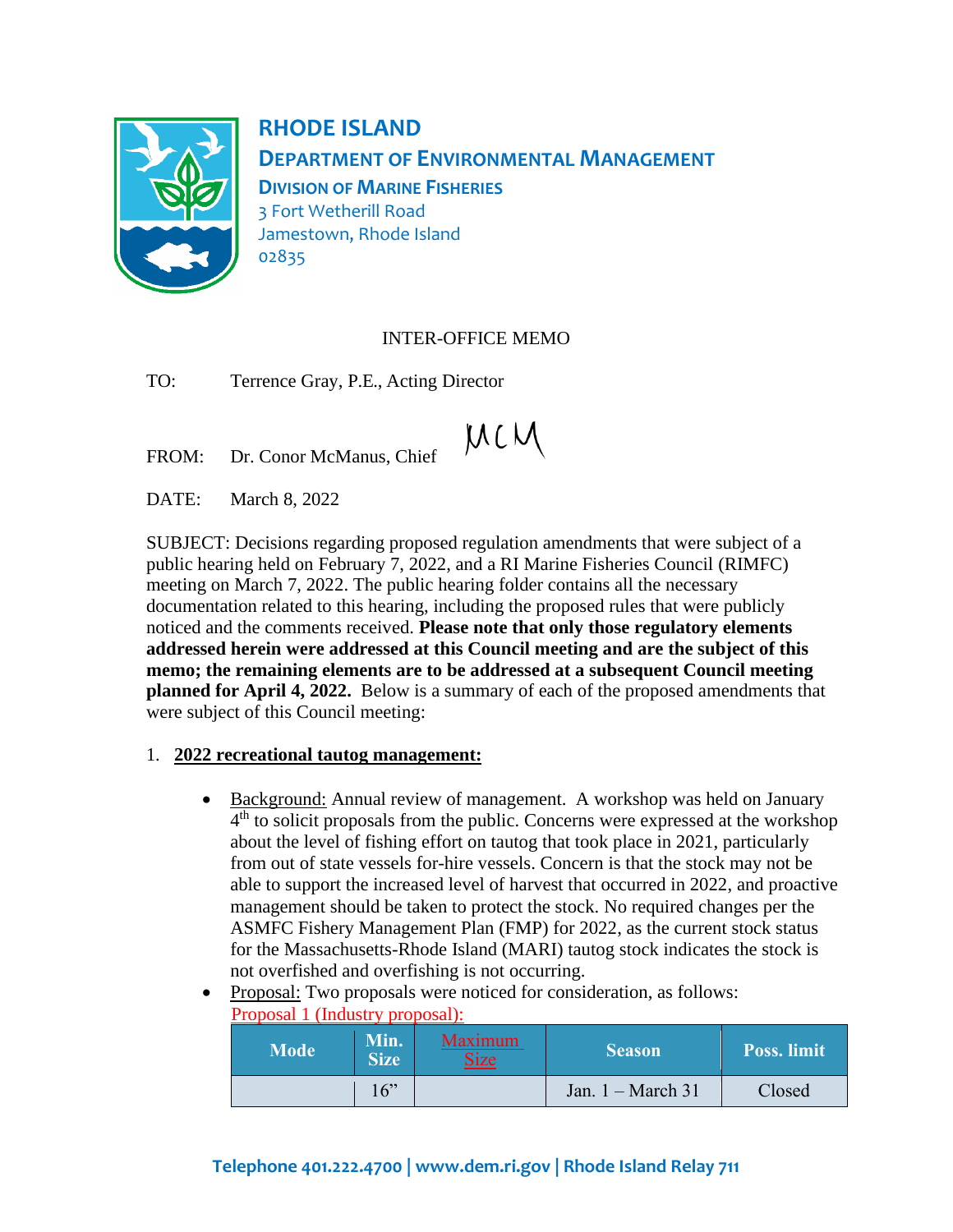| Gen. Rec<br>and<br>Party/Charter |  | One $(1)$ fish<br>only may be<br>greater than<br>twenty-one | April $1 - May 31$  | $3$ fish/day            |
|----------------------------------|--|-------------------------------------------------------------|---------------------|-------------------------|
|                                  |  |                                                             | June $1 -$ July 31  | Closed                  |
|                                  |  |                                                             | Aug. $1 - Oct. 14$  | $3$ fish/day            |
|                                  |  | inches $(21)$                                               | Oct. $15 - Dec. 31$ | $\frac{54}{1}$ fish/day |

Proposal 2 (Industry proposal to amend the party/charter vessel possession limit):

Proposed language: Licensed Party/charter vessels are not subject to the ten-(10) fish per vessel per calendar day restriction The maximum per vessel possession limit is determined by multiplying the total number of anglers or spearfishers by the daily possession limit divided by two (2).

- Public comment:
	- $\circ$   $\approx$  55 individual comments in support of proposal # 1.
	- $\circ$   $\approx$  10 individual comments provided in support of status quo.
	- o RISAA in support of proposal # 1.
	- o RIPCBA in support of status quo.
	- o All commenters who identified themselves as recreational anglers/RISAA members in support of proposal #1.
	- $\circ$  ≈ 4 commenters affiliated with the P/C industry (i.e., captains) in support of proposal # 1.
	- $\circ$  ≈ 7 individual comments in support of a 3 fish/day possession limit in the fall sub-period.
	- o Several comments supported a desire to be proactive with management and a conservative management approach.
	- o 6 comments opposed to proposal #2 regarding amending the party/charter vessel limit.
- RIMFC: 4-2 in support of adopting proposal # 1 as noticed.

Marine Fisheries: Maintain status quo for 2022. Several factors played into this position. From a biological perspective, the most recent stock assessment update for the MA-RI stock of tautog indicated that the stock is not overfished, and overfishing is not occurring. While the Division appreciates and supports efforts that improve sustainability of the resource, it should be noted that the proposals put forth do not result in substantive biological conservation. The proposed trophy fish and bag reduction proposals cumulatively result in approximately a 2-4% reduction in harvest based on 2018-2020 data. These proposals were also presented to Massachusetts, as the guidelines of the fisheries management plan with the ASMFC indicates that new management measures should be adopted jointly by states within the same stock unit to ensure that new management changes by a given state does not shift harvest pressure to another. At this time, Massachusetts is unable to move forward with new recreational tautog measures for 2022, and thus Rhode Island would be subject to deviating from the guidelines of the FMP. While the Division supports status quo for the 2022 fishing season, there are several ongoing or new efforts that the Department is pursuing and presented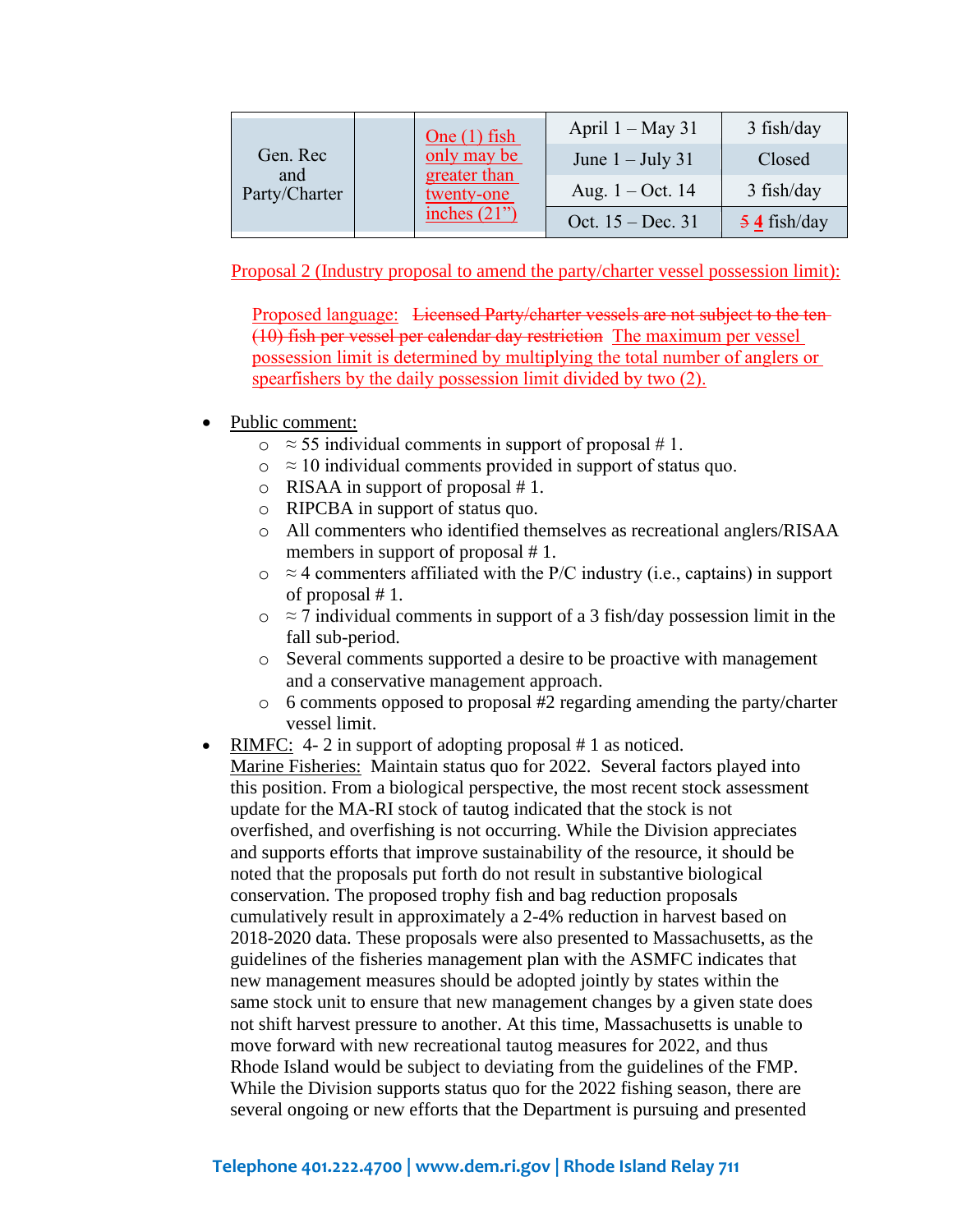to the RIMFC to show their commitment to the concerns raised: (1) monitoring whether party and charter license fee increases result in changes in tautog harvest, (2) implementing stricter compliance with the party and charter eTrips reporting requirement, (3) a commitment to increased enforcement for the tautog fall fishery, and (4) holding a future joint RIMFC and Massachusetts Marine Fisheries Council meeting to openly discuss these concerns and collaborateively plan for 2023.

#### 2. **2022 commercial tautog management:**

- Background: Annual review of management. A workshop was held on January 4<sup>th</sup> to solicit proposals from the public. No change in quota for 2022.
- Proposal: Two proposals were noticed for consideration, as follows:

| Min. Size          | <b>Maximum</b><br><b>Size</b> | Season               | Allocation | Poss. limit   |
|--------------------|-------------------------------|----------------------|------------|---------------|
| $\frac{16}{2}$ 15" | 19"                           | Jan. $1 - March 31$  | Closed     |               |
|                    |                               | April $1 - May 31$   | 42.5%      | $10$ fish/day |
|                    |                               | June $1 -$ July 31   | Closed     |               |
|                    |                               | Aug. $1 -$ Sept. 15  | 15%        | $10$ fish/day |
|                    |                               | Sept. $16 - Oct. 14$ | Closed     |               |
|                    |                               | Oct. $15 - Dec. 31$  | 42.5%      | $10$ fish/day |

#### Proposal 1 (Industry proposal):

# Proposal 2 (Industry proposal):

| Min. Size | Season               | Allocation | Poss. Limit                 | <b>Closed Days</b>          |  |
|-----------|----------------------|------------|-----------------------------|-----------------------------|--|
| $16$ "    | Jan. $1 - March 31$  | Closed     |                             |                             |  |
|           | April $1 - May 31$   | 42.5%      | $\frac{10}{25}$<br>fish/day | Sun., Tues.,<br>Thurs., Sat |  |
|           | June $1 -$ July 31   | Closed     |                             |                             |  |
|           | Aug. $1 -$ Sept. 15  | 15%        | 10 fish/day                 |                             |  |
|           | Sept. $16 - Oct. 14$ | Closed     |                             |                             |  |
|           | Oct. $15 - Dec. 31$  | 42.5%      | 10 fish/day                 |                             |  |

- Public comment: 6 comments provided in support of status quo; 2 comments in support of proposal #2 as noticed.
- RIMFC:  $6 0$  in support of maintaining status quo.
- Marine Fisheries: Maintain status quo for 2022 for size limits, based on similar FMP concerns as conveyed for recreational tautog management. There

# **Telephone 401.222.4700 [| www.dem.ri.gov |](http://www.dem.ri.gov/) Rhode Island Relay 711**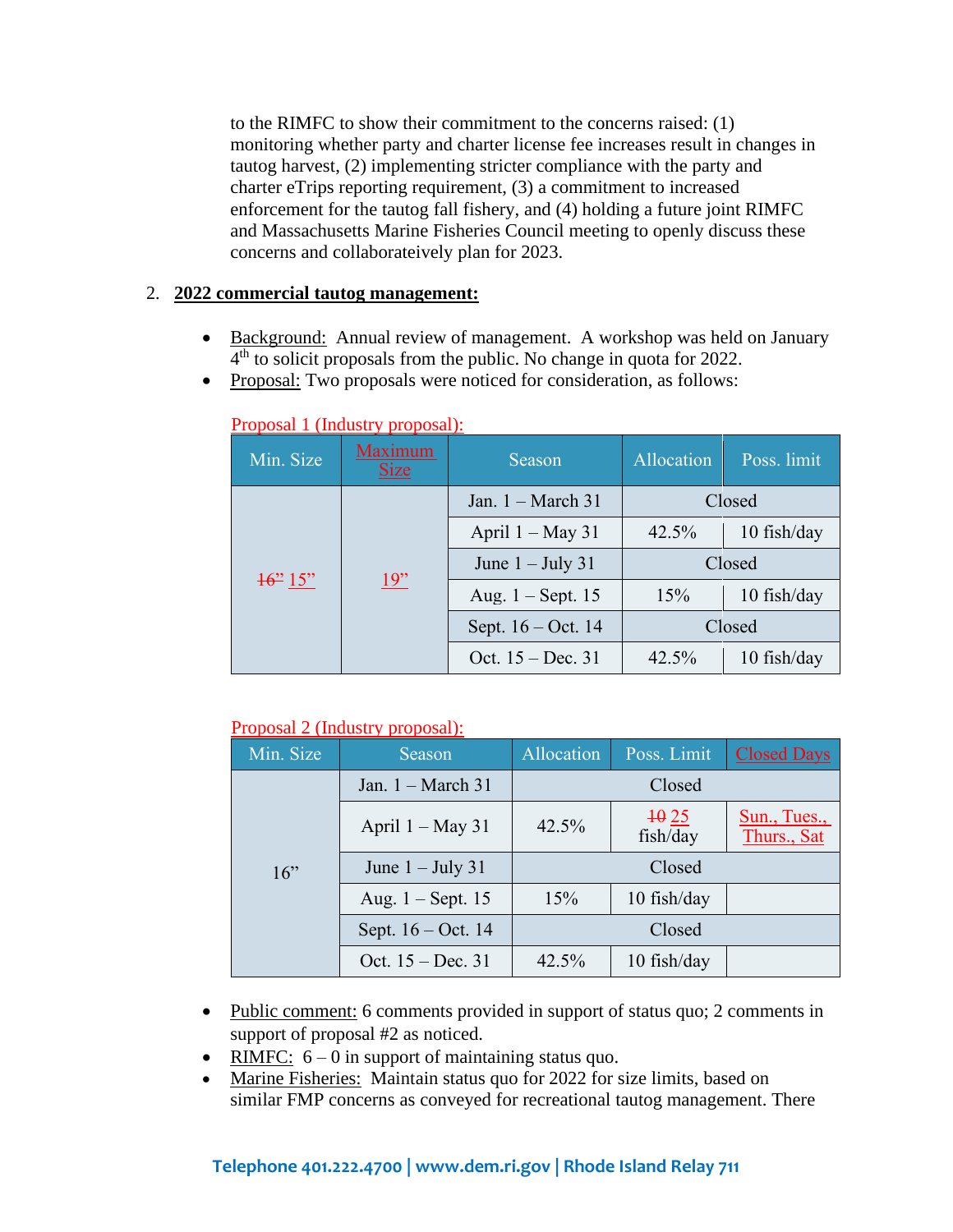is no Division preference on in-season bag limits or weekly schedules, though Division of Law Enforcement (DLE) has voiced concerns over the intermittent opening and closings for tautog within a week.

# 3. **Commercial tautog tagging:**

- Background: Division proposal to provide clarity in regard to time that tagging of fish must occur. Proposal also provides more flexibility for the fishermen tagging the fish and provides for safer at sea operations.
- Proposed language: All tautog harvested and landed in Rhode Island must be tagged at the time of harvest, prior to offloading.
- Public comment: 4 comments provided in support of the proposal as noticed.
- RIMFC: 6 0 in support of amending the rule as noticed, with the exception of changing the word "offloading" to "landing" consistent with comments made by DLE. Final language change supported: All tautog harvested and landed in Rhode Island must be tagged at the time of harvest, prior to offloading landing.
- Marine Fisheries: Support for amending rule as recommended by the Council.

# 4. **Aggregate program for summer flounder and black sea bass:**

- Background: Expanded aggregate opportunities have been proposed by industry for several years, however data to determine potential impacts on harvest rates and seasonal closures has been lacking. To gather data, a new pilot program was adopted in January 2019, which included 12 permits issued across several gear types. In January 2020, the rule was amended to provide for additional participants (29 permits issued) and broaden the data set. A sunset clause of December 31, 2022, was also adopted at this time to allow the program to end and a full data analysis presented *"with a view to developing recommendations for continuance of a program beyond 2021."* This data was presented at a public workshop held January 10, 2022, which provided information that the Division then used to develop the proposed full program regulation (see Proposal next section).
- Proposal: Two proposals were noticed:
	- o Continue the pilot program and regulation (Part 12 Research Pilot Aggregate Program) with an increase in the no. of available permits and a sunset clause of December 31, 2022; *or*
	- o Adopt a new rule ("Part 19 Aggregate Program for Summer Flounder and Black Sea Bass"), which would expand the aggregate opportunities to a greater no. of licensed fishermen. Public comment was sought on specific program elements that were deemed of particular significance.
- Public comment: 16 comments provided:
	- o Continue as pilot or new rule: Majority of comments (all but 1) in support of maintaining a program, either as a pilot or new program (new rule); mostly unspecified if preferring continuation of the pilot program or a new

# **Telephone 401.222.4700 [| www.dem.ri.gov |](http://www.dem.ri.gov/) Rhode Island Relay 711**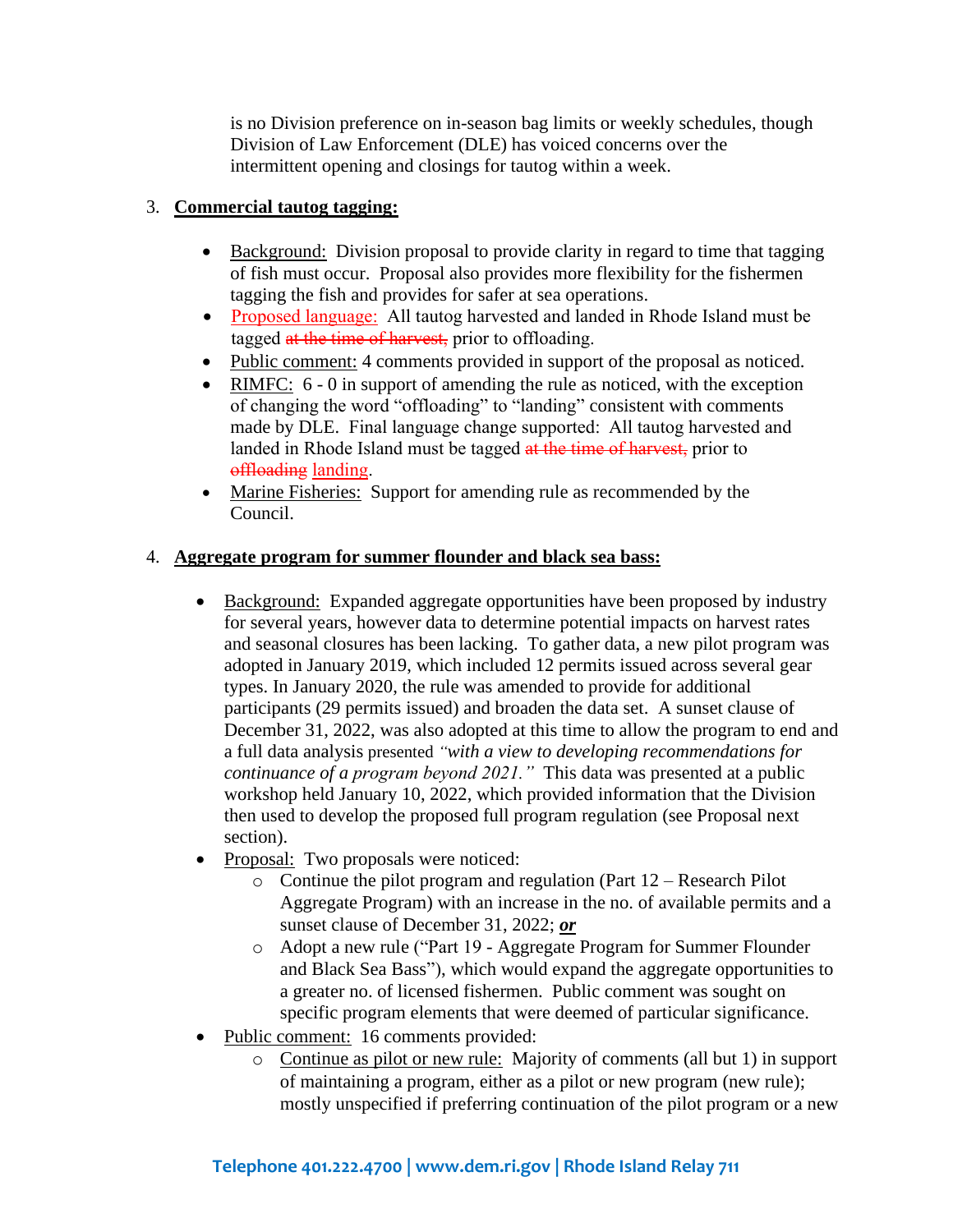rule.

- o Summer Flounder Exemption Certificate required to land summer flounder >200 lbs/day: 3 comments opposed to requiring the certificate for the summer sub-period for summer flounder.
- o Summer flounder seasons Participate in Winter I *or* the Summer/Fall aggregate programs, or both: 3 comments supporting participation in either sub-period, not both.
- o Black Sea Bass season: 2 comments specifically in support of including black sea bass in the program; 3 comments specifically in support of a May 1 through December 31 season; 1 comment specifically opposed to black sea bass seasons outside of the summer season; 1 comment specifically opposed to not including an early spring season
- o Possession Limits: All comments in support of a possession limit equal to 7 daily limits; some were ok with a 6 day limit; 1 comment ok with a 5 day limit.
- o Amend eligibility criteria: 4 comments in support of prioritizing past participants; 1 comment in support of open access
- o Amend # of available permits: 3 comments in support of eliminating gear categories; 1 comment in support of expanding to 60 available permits; 1 comment in support of expanding to 72 available permits; 3 comments in support of expanding # of participants; 1 comment in support of adding 10 new participants.
- o Term of program: 1 comment in support of extending program through 2023; 1 comment in support of maintaining the program indefinitely
- o Abandon program: Most comments in support of maintaining a program, either as a pilot or new rule; 1 comment strongly opposed to continuing any program without more strict compliance measures in place (written comment provided)
- RIMFC: 6 0 in support of the following:
	- o Continue the pilot program for one additional year (through 2022) and do not adopt the new rule proposed.
	- o Prioritize past participants for eligibility.
	- o Expand participation by increasing available permits to 54; eliminate gear categories.
	- o Summer flounder:
		- Participants can participate in both Winter I and Summer/Fall sub-periods.
		- Summer Flounder Exemption Certificate not required to land > 200 lbs/day.
		- Weekly aggregate possession limit  $=$  to 7x the daily possession limit.
	- o The weekly aggregate possession limit for black sea bass be 5x the daily possession limit.
- Marine Fisheries: The Division conveyed their ability to manage the program as either a continued pilot program or in the form of a new program (i.e. new